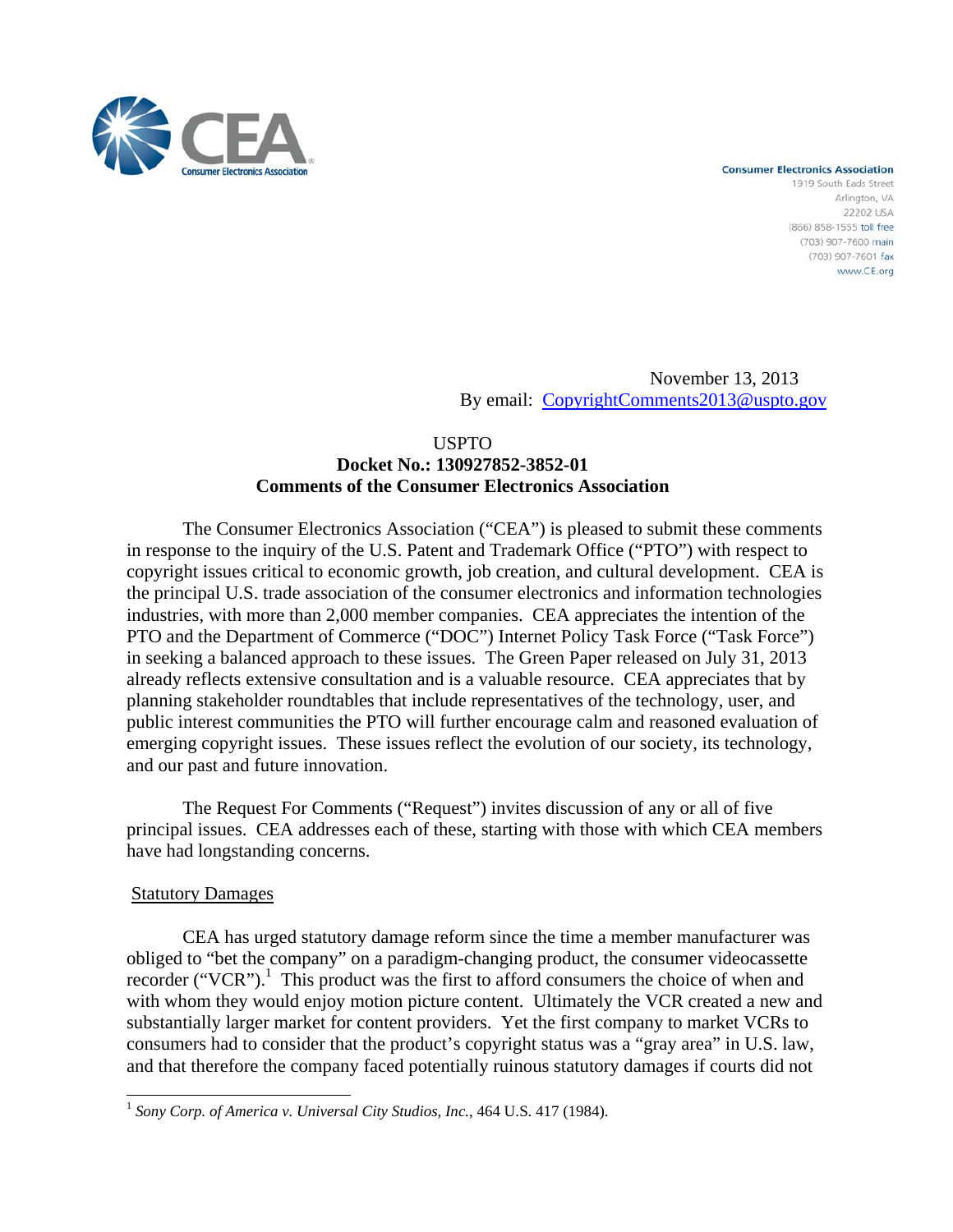agree that it would be legal to distribute this product to consumers. Sony Corporation's innovation and investment remained safe from ruin by the narrowest possible margin: a fiveto-four vote, after rehearing, in the United States Supreme Court. But one of the pioneers of a successor technology, the Digital Video Recorder ("DVR"), was essentially sued out of business.<sup>2</sup>

CEA is gratified that the Green Paper recognizes that for online services the potential for out-of-scale statutory damages can chill investment by the largest as well as the smallest entities. This recognition, however, is incomplete. As the Replay DVR case illustrates, innovation in mass *hardware and software* products – successors to the VCR in the Internet age – poses risks of similar scale. Thus the focus of roundtables or forums discussing statutory damage reform should be on devices and software, as well as on services.

Since the *Sony* litigation, CEA (like the Green Paper) has focused on potential claims of indirect infringement – contributory, vicarious, and "inducement" – as the major threat to innovation. The chill of statutory damages has grown alongside courts' consideration of secondary liability, beyond the contributory infringement allegation considered in *Sony.* In Grokster<sup>3</sup> the Supreme Court, while essentially preserving *Sony*'s contributory safe harbor for products with commercially significant non-infringing uses, opened the door to "inducement" liability for the same conduct. This doctrine continues to evolve so remains unclear to innovators and potential plaintiffs alike. Plaintiffs and some courts<sup>4</sup> also continue to bypass the *Sony* safe harbor for innovation by expanding the doctrine of vicarious liability, and in such cases the trend is to seek liability against investors and officers as well as the corporation, $5$  exposing them to potential damage claims that would be ruinous for most individuals and families.

Given the continuing legal uncertainties about the precise boundaries between direct and secondary infringement, the chilling effect of statutory damages on innovation is not

-

 $2^2$  CEA's CEO Gary Shapiro testified before the Senate Judiciary Committee on July 22, 2004: "On November 14, 2001, three major motion picture studios made the following independent allegation against a manufacturer of personal video recorder consumer electronics devices: 'The Seeking, Recording, Sorting and Storage Features' Defendants cause, accomplish, facilitate and *induce* the unauthorized reproduction of Plaintiffs' copyrighted works in violation of law. \*\*\* The ReplayTV 4000 device provides expanded storage, up to (currently) a massive *320 hour* hard drive, which allows the unlawful copying and storage of a vast library of material. \*\*\* ReplayTV 4000's expanded storage and sorting features organize disparate recordings into coherent collections, and *cause, facilitate, induce and encourage* the storage or 'librarying' of digital copies of the copyrighted material, which harms the sale of DVDs, videocassettes and other copies, usurps Plaintiffs' right to determine the degree of 'air time' a particular program receives in various cycles of the program's distribution .... *Metro-Goldwyn-Mayer Studios, Inc. et al. v. ReplayTV, Inc.*, No. 01-09801, Compl. of MGM, Orion Pictures, Twentieth Century Fox, Universal City Studios, and Fox Broadcasting, ¶¶ 24-25 (C.D. Cal. Nov. 14, 2001) (only bolded emphasis is supplied). These allegations were grouped and made *separately* from those concerning the 'distribution' (¶¶ 19-23) and 'autoskip' (¶¶ 28-29) features that received more press attention." Replay's parent company filed for bankruptcy in March, 2003, citing legal expenses. *See* Katie Dean, *Bankruptcy Blues for PVR Maker,* Wired, Mar. 24, 2003,

http://www.wired.com/entertainment/music/news/2003/03/58160.<br><sup>3</sup> Metro-Goldwyn-Mayer Studios Inc. v. Grokster, Ltd., 545 U.S. 913 (2005).<br><sup>4</sup> See Disney Enterprises Inc. v. Hotfile Corp. No. 11-20427-CIV-W ILLIAMS, slip op Sept. 20, 2013) (slip opinion, "Hotfile").

 $\frac{5}{1}$ *Id.* at 84 – 92.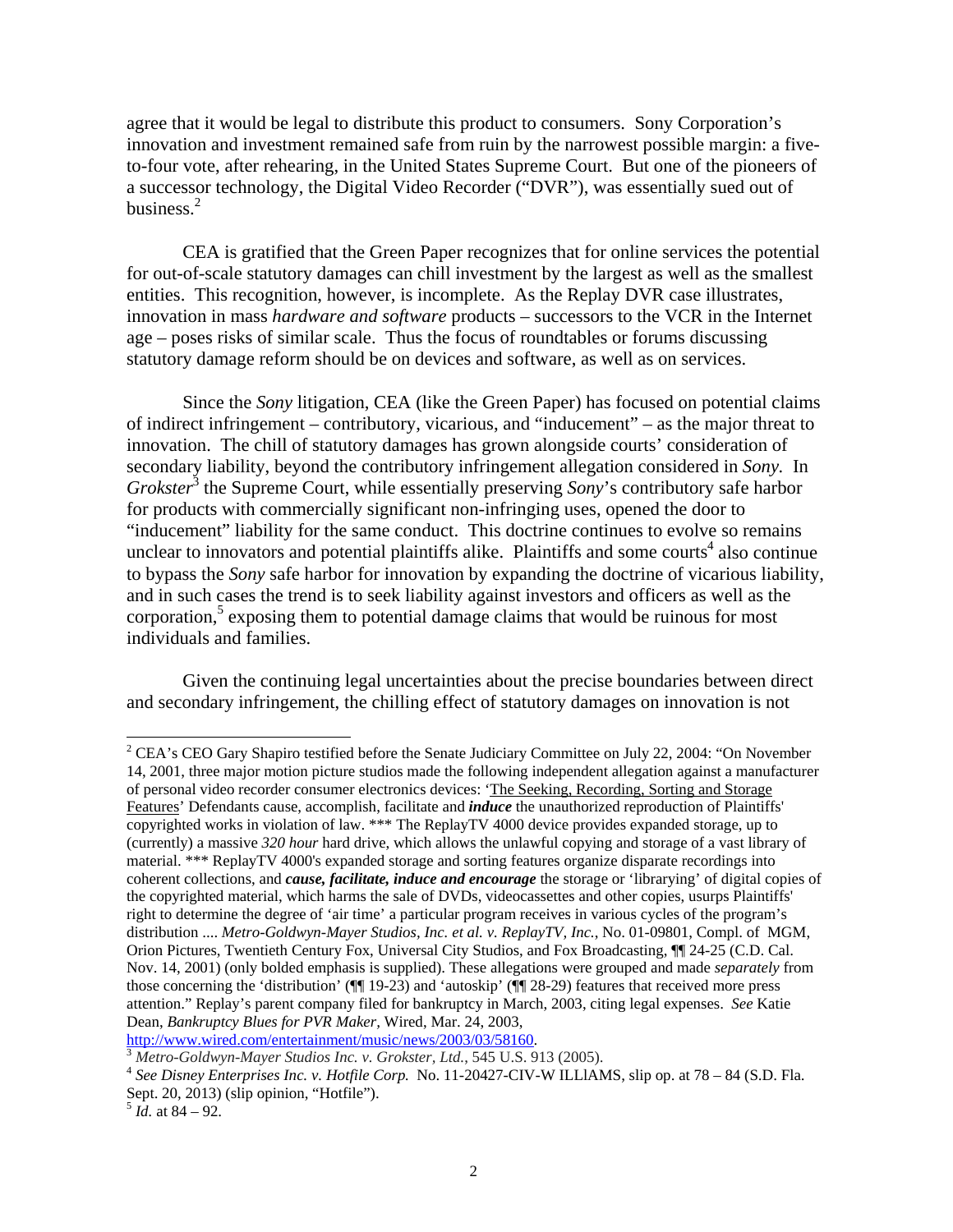limited to secondary liability claims. Plaintiffs suing online services and hardware makers for indirect infringement are also commonly including claims of direct infringement, of comparable scale and potential consequence. For example, in a lawsuit brought against the satellite service XM Radio, copyright owners alleged a direct infringement of the distribution right, despite the fact that the device in question enabled time-shifting quite similar to that approved by the Supreme Court in the *Sony* case.<sup>6</sup> More recently, direct infringement claims were brought against both Cablevision and Aereo, despite the alleged infringement having been instigated by end-users, not the technology companies. While in those cases the courts rejected these claims,<sup>7</sup> copyright owners continue to attack the "volitional act" doctrine on which those rulings were based. $8$ 

The potential for out-of-scale awards thus grows along with the scale of the Internet itself. Copyright attaches to most works and expressions. Increasingly, the most mundane businesses and services rely on "Big Data" analysis for efficiency, planning, and marketing. This may entail access to and temporary or transformative storage of or linking to a great many works – even for a service offered directly or indirectly by a small business. To take just one example, a music identification service, such as that offered by UK-company Shazam,<sup>9</sup> depends on making transient reproductions of millions of sound recordings for the purpose of deriving audio fingerprints than can be used to later identify songs. Today, Shazam reportedly drives more than \$300 million in legitimate online music purchases.<sup>10</sup> Yet had Shazam built its database in the US it could have been exposed to trillions of dollars in statutory damages.<sup>11</sup> This trend can only multiply the circumstances in which an innovator must consider the prospect of a ruinous award for a later finding of infringement. This prospect is real and has already damaged innovation.<sup>12</sup>

1

<sup>6</sup> *Atlantic Recording Corp. v. XM Radio Satellite Inc.*, No. 06 Civ. 377 (DAB), 2007 WL 136186 (S.D.N.Y. Jan. 19, 2007).

<sup>7</sup> *Cartoon Network LP, LLLP v. CSC Holdings, Inc.*, 536 F.3d 121 (2d Cir. 2008); *WNET, Thirteen v. Aereo, Inc.,* 712 F.3d 676 (2d Cir. 2013). 8 *See, e.g., Fox Broadcasting Co., Inc. v. Dish Network L.L.C.,* No. 12-57048, Brief of A*micus Curiae* Movie

and Music Entities at 7- 25 (9th Cir. Dec. 20, 2012).<br><sup>9</sup> See Shazam, http://www.shazam.com/music/web/about.html.

<sup>&</sup>lt;sup>10</sup> Stuart Dredge, *Shezam Is Driving \$300 Million In iTunes And Amazon Sales*, The Guardian, Feb. 27, 2013, http://www.businessinsider.com/shazam-is-driving-300-million-in-itunes-and-amazon-sales-2013-2

<sup>&</sup>lt;sup>11</sup> See Arista v. Lime Group, 784 F. Supp. 2d 313 (S.D.N.Y. Mar. 10, 2011) ("Plaintiffs are suggesting an award that is 'more money than the entire music recording industry has made since Edison's invention of the phonograph'….").

<sup>12</sup> *See* Michael A. Carrier, *Copyright And Innovation: The Untold Story*, 2012 Wisconsin L. Rev. 891 (2012). Carrier's research "underscores the dramatic effects of statutory damages, which can reach billions of dollars. It offers first-hand accounts of innovators who found themselves on the receiving end of personal lawsuits. It shows how the labels exploited a lack of legal clarity to promote their goals. And it highlights some of the industry's threats to innovators who sought to create legal alternatives to distribute digital music." *Id*. at 896. *See also* Pamela Samuelson, Phil Hill &Tara Wheatland, *Statutory Damages: A Rarity in Copyright Laws Internationally, But For How Long?* Journal of the Copyright Society of the U.S.A., Mar. 27, 2013, UC Berkeley Public Law Research Paper No. 2240569, "Statutory damages have often been criticized as

<sup>&#</sup>x27;arbitrary, inconsistent, unprincipled, and sometimes grossly excessive.' U.S. courts have failed to develop guidelines to ensure that these awards actually are just, and many times they are not. Virtually all of the law review literature in the United States has criticized the U.S. statutory damage regime. And yet, the United States has insisted upon exporting this 'extraordinary' remedy to other nations through bilateral and plurilateral treaties, as well as other mechanisms." Electronic copy at 1 -2, note omitted.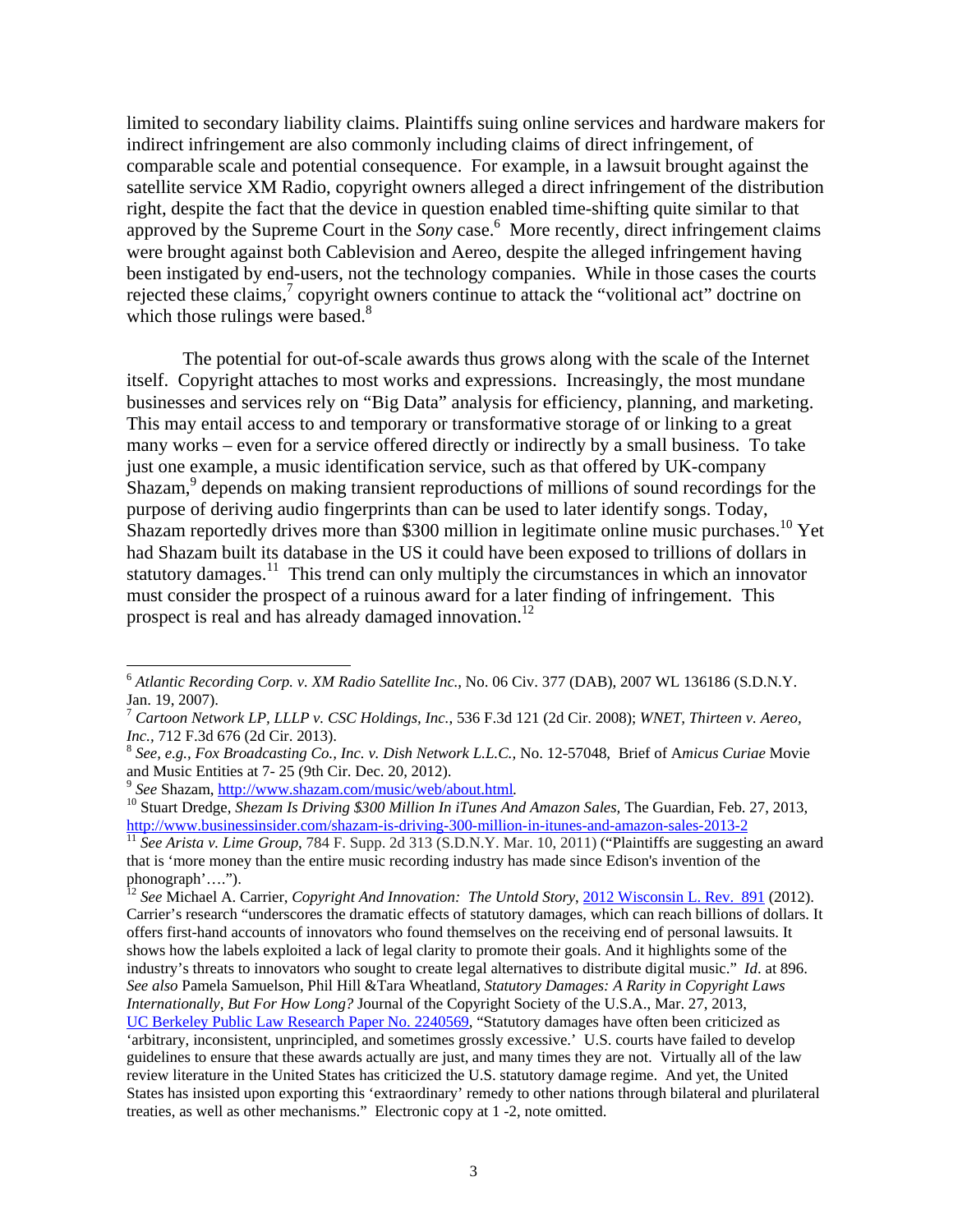Based on these trends, CEA urges that in considering the need for statutory damage reform the PTO roundtables and forums should focus on the range of "gray area" innovation that may now be chilled. At a minimum, the focus should include:

- Widely distributed hardware and software products, by encountering large numbers of works, are potentially subject to massive claims for statutory damages.
- Online services are threatened by claims of direct as well as secondary liability.
- The innovation threatened is that of small businesses and startups as well as of established companies, and concerns data as well as entertainment.
- In the context of roundtable discussion (as opposed to legislation), CEA believes that these subjects cannot be divorced from the underlying litigation trends – novel direct claims against service providers, and novel indirect claims against product distributors and service providers. Hence, the subject of statutory damages cannot be considered in isolation.
- The potential for statutory damage claims in marginal cases to chill innovation and entry has been well documented through exhaustive study,<sup>13</sup> yet the benefits of giving plaintiffs the statutory damage weapon in "gray area" cases has been scarcely documented, because current law does not require any threshold determination that the remedy is appropriate to the case.<sup>14</sup> In particular, proponents of the status quo must come forward with evidence suggesting that the application of statutory damages claims to service providers, where such awards can amount to trillions of dollars, actually provides meaningful marginal deterrence value. After all, there is no real difference to most companies between a damages award measured in hundreds of millions, and one measured in trillions. These statutory damages provisions have been in the Copyright Act for decades; accordingly, it should be expected that those who support them should have a rich body of evidence derived from application of these provisions against blameworthy technology innovators. Anecdotal accounts, however, suggest that some of the most publicized judgments are far in excess of what defendants are able to pay, which again raises questions about the marginal deterrence value of these massive sanctions.<sup>15</sup> A focus of discussion, therefore, should also be whether and to what extent the availability of statutory damages actually does provide a deterrent against calculated infringement of copyright.

 $13$  Carrier, *id.* at 48.

<sup>&</sup>lt;sup>14</sup> Samuelson *et. al, id., IV.B.*<br><sup>15</sup> *See, e.g., Columbia Pictures Indus., Inc. v. Fung, No.* 2:06-cv-05578-SVW-JC, Defendants' Supplemental Brief Regarding Jury Instructions at 14 – 15 (C.D. Cal. Oct. 10, 2013) "Plaintiffs are attempting to avoid ever having to provide discovery about the value of and damages for particular works, because they have refused to identify them in time for Defendants to complete any meaningful investigations or conduct discovery," and quoting plaintiffs' counsel, in response to a question from the court as to why \$600 million in statutory damages has been demanded, "we believe a couple to a few million dollars would exhaust Mr. Fung's or defendants' ability to pay…" *Id.* at 4.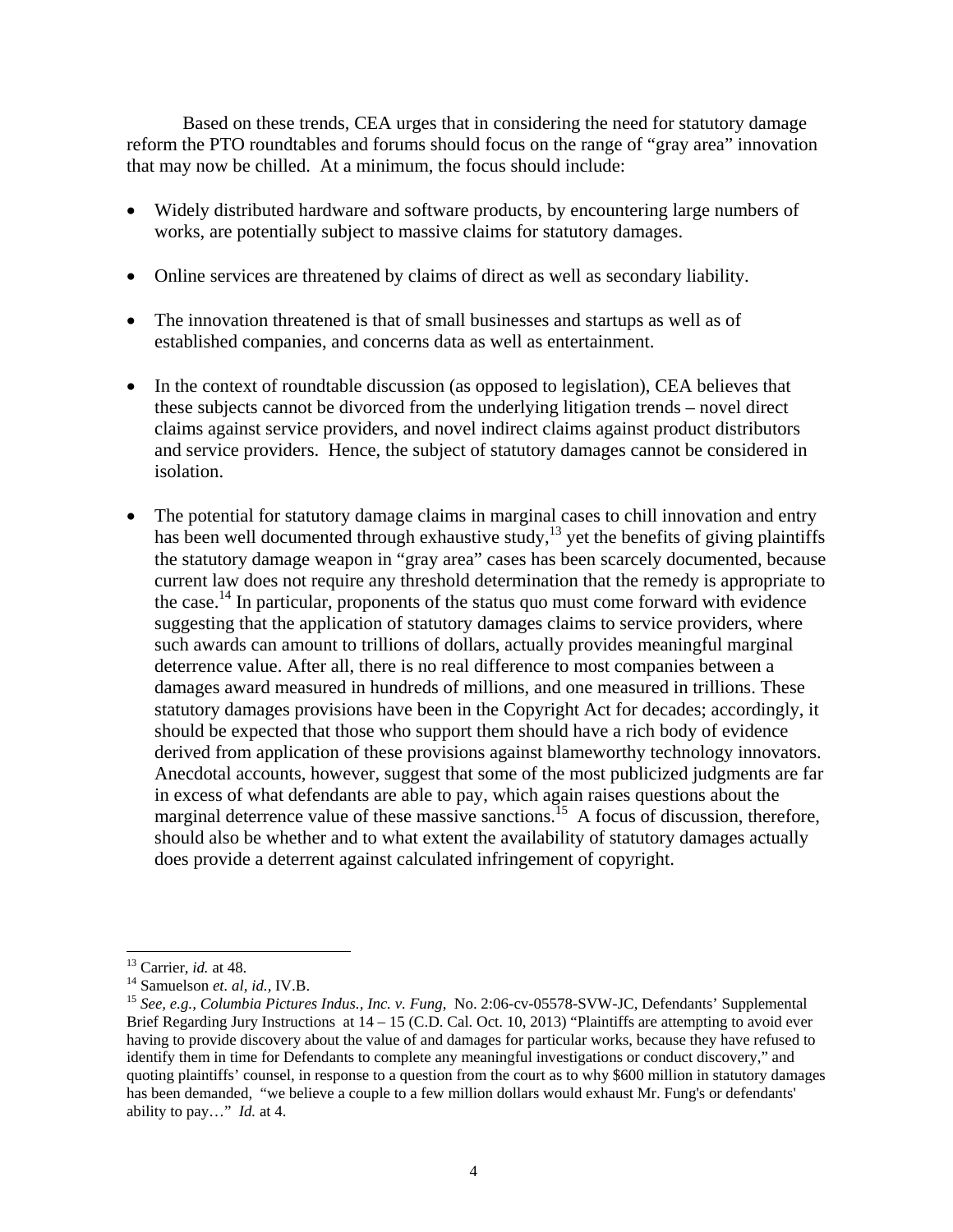# Online Services and The DMCA

 CEA agrees with the Green Paper perspective that the present focus should be on reviewing practices and transparency, rather than on any prospective change to the statute. The PTO should establish clear "ground rules" that the multi-stakeholder discussions must be premised on the existing section 512 statutory regime (as interpreted by the courts). There will be no progress if content owners immediately raise "out of scope" issues that have already been repeatedly rejected by courts, such as mandatory content filtering or "takedownstaydown" obligations.

CEA offers these initial observations:

- Transparency expectations should extend to content providers as well as service providers. Service providers continue to improve the respects in which they make data available about their own practices and responses to requests. This has not been balanced by information on their policies and practices regarding the sending of takedown notices. For example, content owners should be asked to disclose how many notices they send, to which service providers, and the actual costs to content owners of searching for and requesting the takedown of user postings. Perhaps most importantly, content owners should be asked to define their definition of "success" when submitting notices, as unrealistic goals can color the perceptions of participants. In addition, content owners should be prepared to discuss what strategies they have put into place to ensure accuracy in their submission procedures, as well as what steps have been taken to allow users whose materials have been erroneously targeted to object to such notices.<sup>16</sup> Transparency on these issues is a prerequisite to any objective discussion about where burdens ought to lie.
- Any forum should recognize that the universe of service providers includes small entities as well as large, and that users also have a stake. A look at the Copyright Office's registry of Copyright Agents makes it clear that thousands of service providers, including many startups and small and medium businesses, rely on the DMCA safe harbors. A mechanism should be sought for incorporating their concerns in any discussion regarding the burdens of the notice-and-takedown process. Smaller service providers lack the resources of larger ones yet sooner or later will be faced with similar expectations. When standard practices are discussed, this should be kept in mind.
- Just as the diversity of "content owner" statutory damage plaintiffs and defendants has grown, so too have potential parties to Section 512 claims become more numerous and diverse. Future discussions should acknowledge that there are stakeholders other than the major entertainment and service companies, and that the works at issue extend beyond music and motion pictures. In particular, there is now a thriving market for online copyright enforcement vendors (as can be seen in Google's Transparency Report) with varying expertise and differing market specializations. Given that these entities increasingly represent the operational expertise when it comes to sending takedown

<sup>-</sup><sup>16</sup> *See Hotfile* at 28 – 33.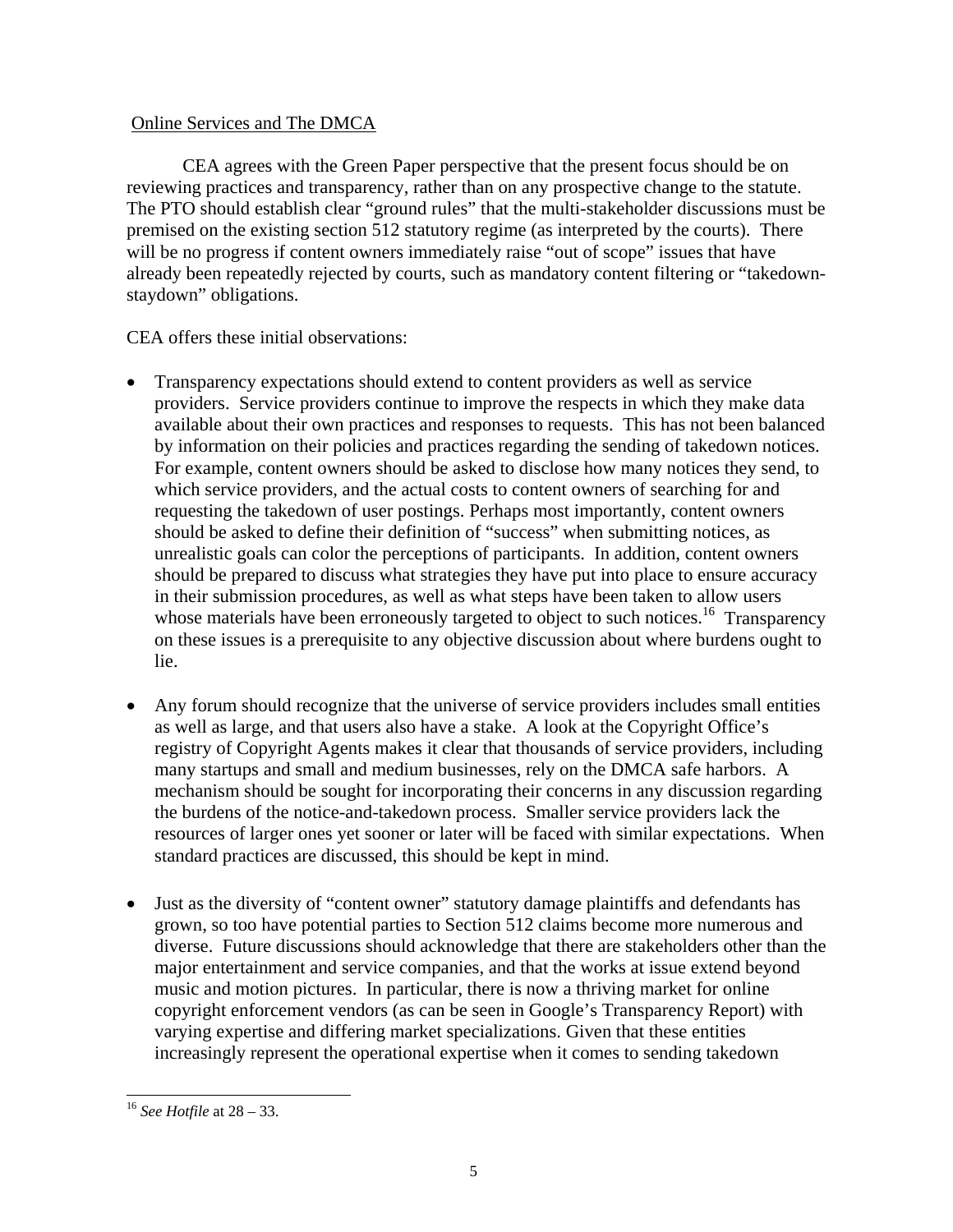notices, any discussion should also require them to disclose their methods, pricing, and strategies to ensure accuracy.

CEA believes that a full exploration of each of these factors and expectations is necessary before any conclusions might be drawn about how well the Section 512 processes are working, and about whether there should be any change in what is expected of any of the present or future participants in this process.

### Digital First Sale

-

A right of digital first sale should continue to be discussed as technology and media evolve. The first sale exception, so important to open commerce and competition, must remain meaningful. Yet a trend in contracts and case law would derogate this right in favor of adhesive contracts that serve to strengthen the market power enjoyed by some copyright holders.<sup>17</sup>

Particularly in light of extended copyright terms, a healthy right of first sale is needed to preserve works for future generations. Copyright proprietors promote and thus preserve only so many works – today, public domain works from the  $19<sup>th</sup>$  Century are more readily available than are books published in the last several decades.18 Digitization of works and storage efficiencies ought to be tools that preserve and protect copyrighted works but, without a right of digital first sale, may have the opposite effect. Technical progress entails changes in media formats. The absence of a digital first sale right means that as current storage formats give way to successors, the works stored on them become inaccessible to those who purchased them, and to those to whom they might be given or bequeathed. Whereas purchased discs and books are alienable, digitally stored works face oblivion. Consumers have been obliged to repurchase works on successor media, but can do so only so long as the rights holder supports the work and can be found.

The fact that copyright term outlasts the viability of digital storage formats puts an unfair burden on consumers and threatens to remove works from the literary, as well as the

<sup>&</sup>lt;sup>17</sup> See Vernor v. Autodesk, 621 F.3d 1102, 115 (9th Cir. 2010) in which the court acknowledges, but dismisses in light of precedent, concerns that "our decision (1) does not vindicate the law's aversion to restraints on alienation of personal property; (2) may force everyone purchasing copyrighted property to trace the chain of title to ensure that a first sale occurred; and (3) ignores the economic realities of the relevant transactions, in which the copyright owner permanently released software copies into the stream of commerce without expectation of return in exchange for upfront payment of the full software price. … [and] that a broad view of the first sale doctrine is necessary to facilitate the creation of secondary markets for copyrighted works, which contributes to the public good by (1) giving consumers additional opportunities to purchase and sell copyrighted works, often at below-retail prices; (2) allowing consumers to obtain copies of works after a copyright owner has ceased distribution; and (3) allowing the proliferation of businesses."<br><sup>18</sup> Rebecca J. Rosen, *The Hole in Our Collective Memory: How Copyright Made Mid-Century Books Vanish*,

The Atlantic, July 30, 2013, quoting research by Paul J. Heald: "The data suggest that publishing business models make books disappear fairly shortly after their publication and long before they are scheduled to fall into the public domain. Copyright law then deters their reappearance as long as they are owned." http://www.theatlantic.com/technology/archive/2013/07/the-hole-in-our-collective-memory-how-copyrightmade-mid-century-books-vanish/278209/.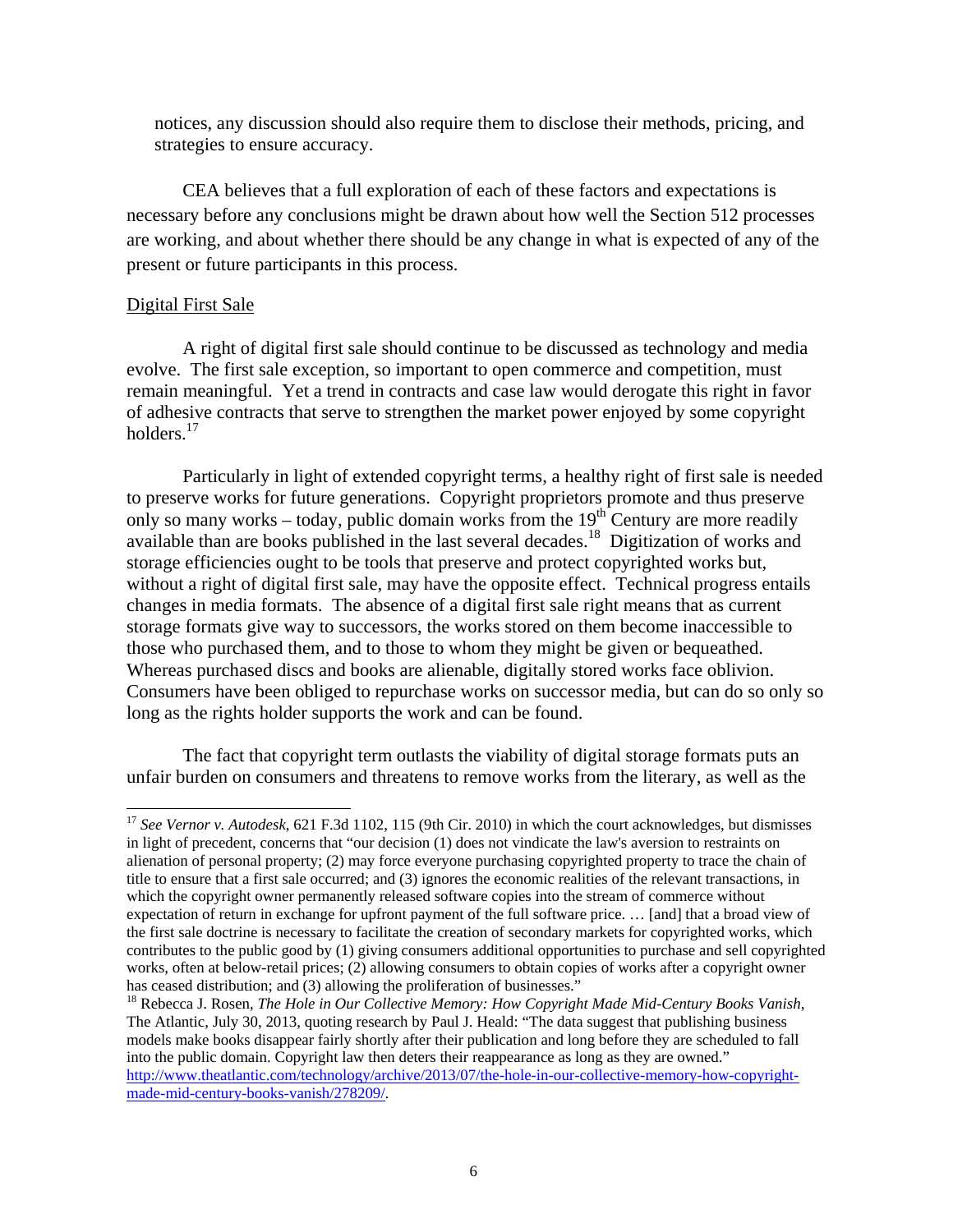public, domain. In the absence of technical measures, fair use may allow some consumers to preserve some of their purchases. But, particularly where technical measures are present, a better solution, involving a general right and ability to store a work in successor formats, is necessary. Accommodations for libraries and educational institutions will provide some core protection, but in CEA's view this is not enough. Rights of first sale, generally, ought to evolve along with technology.

### Remixes

CEA generally has favored the recognition and preservation of fair use rights of users who store, render, or generate content, as opposed to one-off exceptions or licenses. Code-like approaches can raise questions or implications about areas not covered, and can also give rise to dissatisfaction, by both content owners and users, as technologies or circumstances change. Therefore, valuable initiatives like Creative Commons and Google's Content ID System should be viewed as complements rather than alternatives to fair use.

Whether or not sampling is involved, all music is influenced by what has gone before. Fair use and core notions of what can be protected similarly evolve. Over time conventions emerge, such as that chord progressions and titles of songs are not protectable, even when explicitly and knowingly copied. Reports of a recent study indicate that at least some remixes tend to be promotional in nature and thus enhance rather than detract from sales of the underlying work.<sup>19</sup> This finding aligns with those of earlier studies of audio home recording practices, $20$  which have demonstrated that consumers who are most active in obtaining music on an unlicensed basis are also the more active in purchasing or listening to music on a licensed basis.

#### Online Licensing Environment

-

CEA applauds the private sector efforts to bring some coherence to the processes of identifying rights holders and obtaining licenses, but believes that there is much to be done before a central database or platform would be workable or could ever solve all problems. The Internet enables the creation of copyrighted works in numbers that exponentially exceed any other era. Yet even for published works, registration is

<sup>19</sup> *See* Anthony Wing Kosner, *Study Shows That Hip Hop Sampling Boosts Sales of the Songs Sampled*, Forbes, Oct. 18, 2013, http://www.forbes.com/sites/anthonykosner/2013/10/18/study-shows-that-hip-hop-samplingboosts-sales-of-the-songs-sampled/. The draft of a study by W. Michael Schuster, presently under revision, found that, to a confidence level of 92.5 percent, the works sampled by a popular performer on free recordings have sold better after being sampled than before. An abstract is available at https://papers.ssrn.com/sol3/papers.cfm?abstract\_id=2340235.

<sup>20</sup> *See, e.g.,* Office of Technology Assessment, *Copyright and Home Copying: Technology Challenges the Law* (1989), *available at* http://www.princeton.edu/~ota/disk1/1989/8910\_n.html; Yankelovich, Skelly & White, Inc., *Why Americans Tape: a survey of home audio taping the United States* (1982), *available at*  http://www.worldcat.org/title/why-americans-tape-a-survey-of-home-audio-taping-in-the-unitedstates/oclc/30568502; *See generally,* Felix Oberholzer-Gee & Koleman Strumpf, *File-sharing and Copyright*, Working Paper 09-132 (2009), *available at* www.hbs.edu/faculty/Publication%20Files/09-132.pdf .